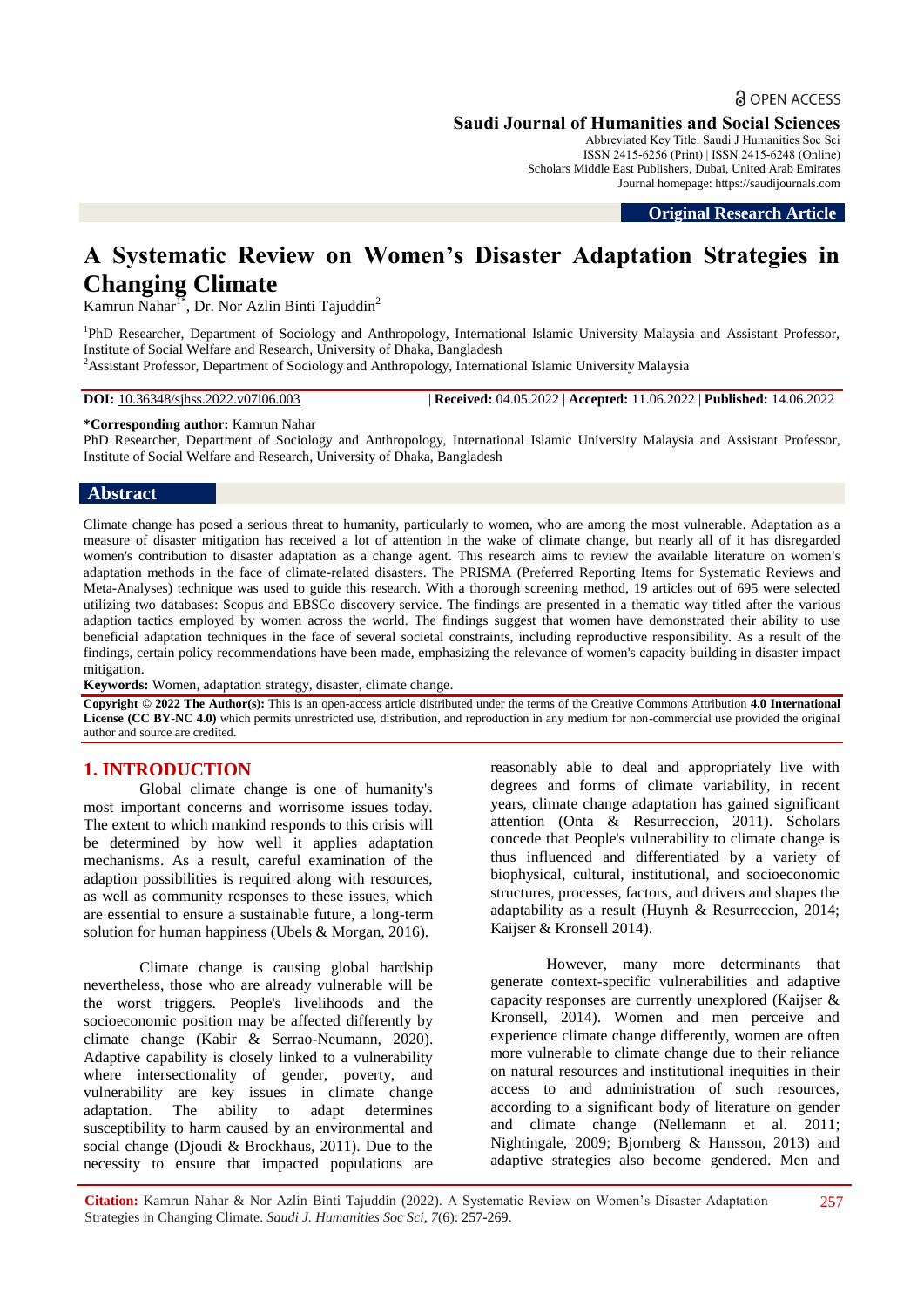women adopt a different way of adaptation based on their capacity and ability as climate change, vulnerability, and adaptations are socially differentiated. Women are particularly unable to access favorable adaptation strategies as lack adaptation resources and support. The experiences of vulnerability in terms of access to resources vary across impacted individuals, which in turn describe their adaptability as distinct. Unequal risk and vulnerability distributions are said to result from some interconnected factors: inequalities in power, gender discriminations, money, economic resources, gender bound patterns in the allocation of labor, cultural pattern and social roles, and biological variations (Bjornberg & Hansson, 2013).

Adaptation is a costly process and can be described within two types one is short-term adaptation and another is long-term adaptation. Community and family level personal adaptation is mainly for the short term whereas structural changes, capacity building are long-term adaptations initiated by the state, government, and to some extent NGOs. People's adaptive capacities and strategies are largely determined by their socioeconomic status, and disparities in access to and allocation of resources as vulnerability factors can obstruct women's ability to improve adaptations to climatic change as independent actors, resulting in differentiated adaptations among them (Nightingale, 2009). Throughout the world, it is accepted that adaptation is more related to a male figure, not females. The capacity to adapt is undermined by gender along with other drivers. Vulnerability differs from the social construction of female and male identity as well as in the case of adaptation. Despite an increase in the number of climate change adaptation studies and research projects, only a few have looked at the gender and cultural aspects of the process. Individual and group vulnerability has been highlighted as a primary predictor of inequality; however, the gender and cultural components of inequity have gotten less attention (Onta & Resurreccion, 2011). Notwithstanding adaptation capacity often accepted different for men and women, women are much more potential for adaptation or developing adaptation strategies with their indigenous knowledge, although climate change vulnerability and adaptation researchers recognize the value of indigenous knowledge in adaptation and coping with climate change susceptibility. Thus, the study aims at identifying the adaptation strategies predominantly used by women throughout the world in climatic distress.

Although an abundance of studies, as well as reviews, have been published on adaptation and adaptation strategies, still there is a lack of studies, particularly on women's adaptation strategies in disaster or climatic distress and which needs to be addressed as women's contributions are often not acknowledged. This article aims to close the knowledge

gap and identify women's climate change adaptation options.

The sequence in which the paper is delivered is as follows. In the next part, we'll go through the research methodology. The findings are provided in Section 3, which focuses on women's adaptation tactics in climate change research. In the fourth portion, the findings are addressed, followed by concluding remarks in the fifth section.

### **2. METHODOLOGY**

The approach for retrieving articles about women's climate change adaptation techniques is detailed in this section. The PRISMA approach has been employed here, which consists of resources (Scopus and EBSCo Discovery Service) to conduct the systematic review, for eligibility and exclusion criteria, in review process phases (identification, screening, eligibility, inclusion), and to data abstraction and analysis. This study followed the Population-Concept-Context (PCC) framework (Peters, M. D. J, *et al*., 2020) for determining the research question, its extent, and to get a direction.

Here the population is women, the concept focused on adaptation strategies in disaster and the context is not a specific zone. The research question iswhat is the extent and nature of published literature on women's disaster adaptation strategies? Based on this question a systematic review is developed.

#### **2.1. PRISMA**

Here PRISMA ((Preferred Reporting Items for Systematic reviews and Meta-Analyses) statement has been used to guide the reviews on adaptation strategies of women. Applicability of using PRISMA in reviews can be seen in the following ways: (i) It helps to clearly define research questions for a systematic review; (ii) it clearly and unambiguously identifies inclusion and exclusion criteria;(iii) it aims at assessing the largest amount of relevant and available scientific literature as possible in a defined time (Sierra-Correa & Cantera Kintz, 2015).

#### **2.2. Resource**

The search strategy was based on an electronic database named Scopus and EBSCo Discovery Service (General). The aim was to identify the available studies related to climate change or disaster adaptation strategies of women. Manual searching was also conducted through Google Scholar. The search was carried out by employing relevant keywords as a way to locate publications that were related to the study aim. Key terms used in systematic searching were "women", "adaptation strategy", "adaptation techniques", "climate change", "disaster", with Boolean operators. This research, on the other hand, used a three-step approach to conduct the review: searching for papers, determining relevance, and extracting data.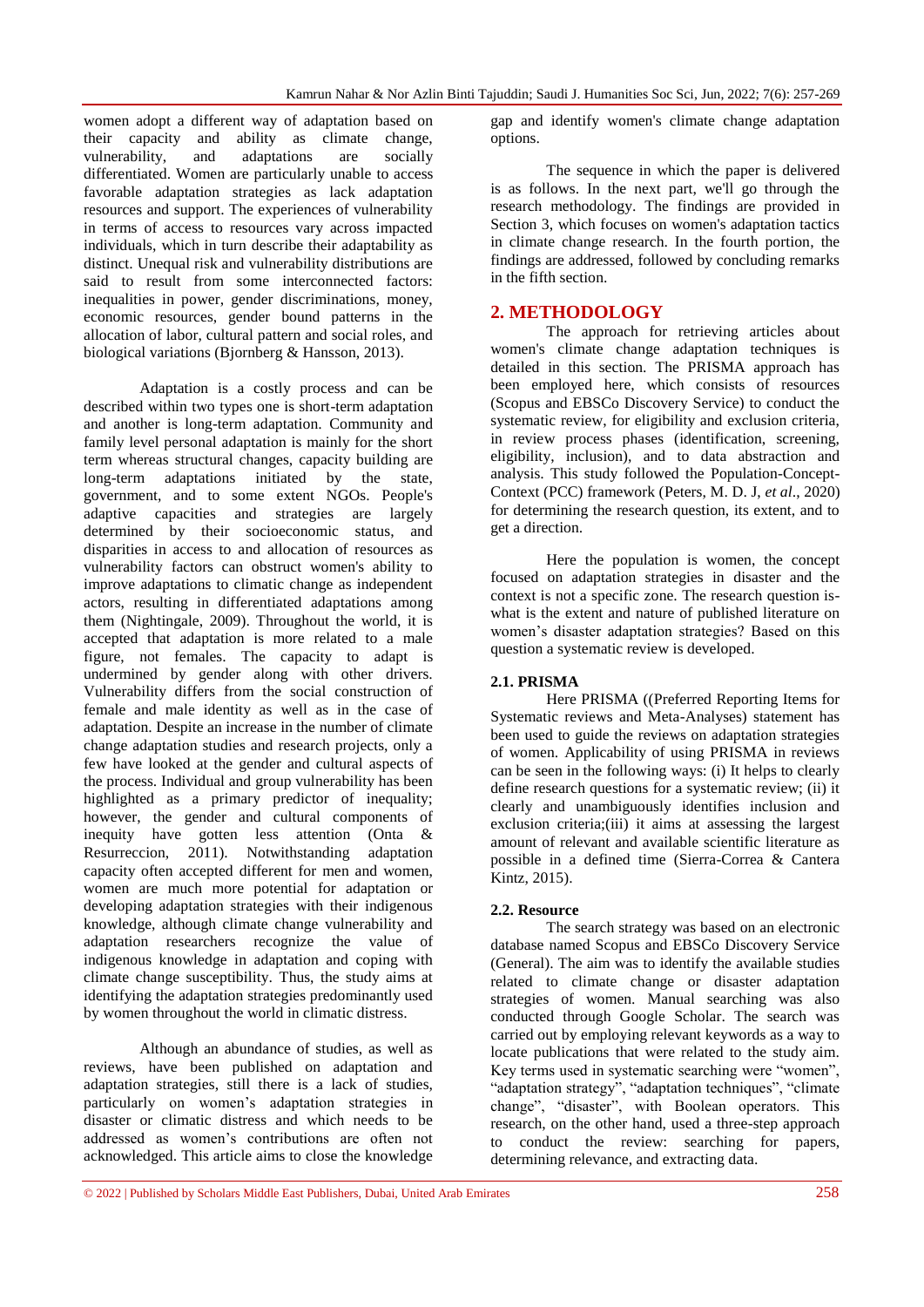#### **2.3: Inclusion and Exclusion criteria**

Following the formation of the first list of publications, the titles, abstracts, and full-text sections were meticulously examined based on the inclusion and exclusion criteria to collect data from the selected study and evaluate it later. To discover additional relevant papers, exclusion criteria were applied (Borg *et al*., 2015). Exclusion criteria applied to the articles that were a) paper without full-text b) grey literature c) review paper d) not related with disaster/climate change adaptation strategies e) literature using another

language except English. Inclusion/eligibility criteria were a) literature based on adaptation strategy (here both genders adaptation strategy was accepted as there were not available literature based on women's adaptation strategy only) b) original paper with empirical data c) paper with the English language. As literature predominantly on women's adaptation strategy in the disaster was not available enough, that's why the time limit of publication was not set here. The search was done between  $4<sup>th</sup>$  August 2021 to  $6<sup>th</sup>$  August 2021 for identifying the relevant literature.

| Table 1: Inclusion and Exclusion criteria |  |  |
|-------------------------------------------|--|--|
|-------------------------------------------|--|--|

| <b>Criteria</b> | <b>Inclusion</b>                                  | <b>Exclusion</b>                                            |
|-----------------|---------------------------------------------------|-------------------------------------------------------------|
| Literature      | Only journal article                              | Books, Book chapter, conference proceeding, grey literature |
| Type            | Original published literature with empirical data | Review paper, unpublished paper.                            |
| Language        | Only literature in English                        | Non-English literature and not full text                    |
| Focus           | Focused on disaster adaptation strategy           | Focused other concepts rather than adaptation strategy      |

#### **2.4: Review Process**

Here four steps followed for the systematic review process. In the first phase, keywords were selected for searching the literature. Primarily in the identification stage, 477 pieces of literature from the Scopus database,105 from EBSCo Discovery Service, and by manual searching 113 from Google scholar were identified. At the screening phase, 495 pieces of literature were removed after title screening and removing duplicates. From 200 pieces of literature 149

literature were excluded after the abstract screening. Then comes the third phase of the eligibility check. In this stage put some exclusion and inclusion criteria to find out the literature appropriate for the review and exclude the rest. After this phase from 51 literature, 26 were excluded after the full-text screening. In the last stage from 25 literature, 6 were removed as they were not satisfied with the objective of the research and finally 19 pieces of literature were selected for qualitative analysis that satisfied inclusion criteria.



© 2022 | Published by Scholars Middle East Publishers, Dubai, United Arab Emirates 259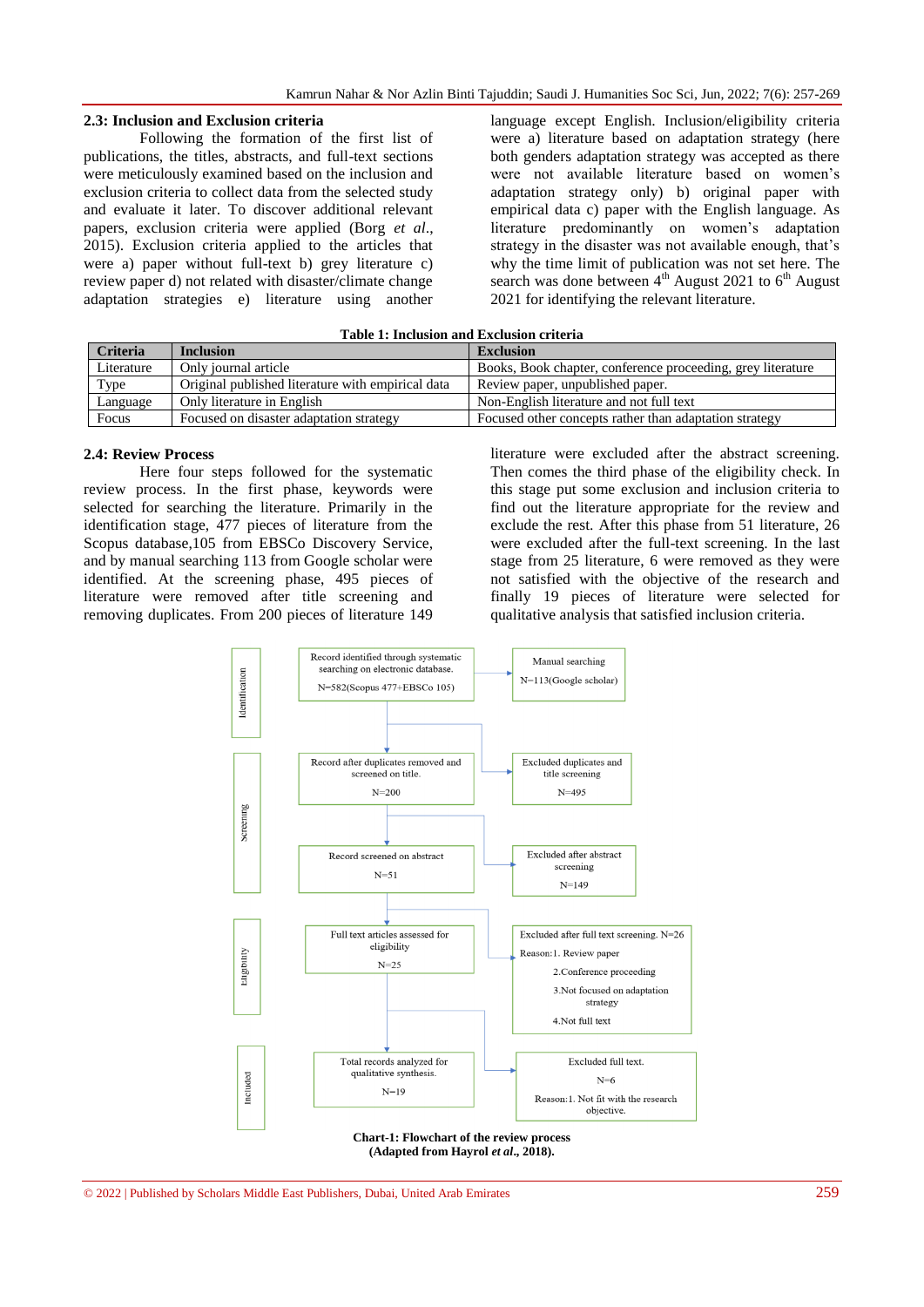### **3. RESULT**

Assessing vulnerability is an important component of any attempt to identify the scale of the hazard in the present alarming context of global warming. A closely related term often focused on disaster studies is adaptation. Furthermore, determining effective means of promoting restorative action to reduce consequences by supporting coping mechanisms and facilitating adaptation begins with vulnerability assessments (Adger & Kelly, 2000). According to the IPCC synthesis report 2001, Adaptation is defined as "Adaptation to *climate change* refers to adjustment in natural or human systems in response to actual or expected climatic *stimuli* or their effects, which moderates harm or exploits beneficial opportunities." Despite growing awareness of women's contributions to other sectors of life around the world, experts and mainstream policymakers have generally ignored the topic of gender equality in climate change, paying little attention to female contributions to adaptation (MacGregor, 2010). Aiming to fill the gap this study tried to find out the adaptation strategies followed by the women around the world in climatic extremes.

The paper resulted in a descriptive theme related to the adaptation strategies of women in disaster. The result provided a clear description of the adaptation strategies of women and issues related to their adaptation. Predominantly, most of the paper focused on adaptation strategies in general, rather than genderspecific. This study picks up the points from articles related to women's adaptation strategies. Pertaining the year of publication of the selected article of the study, 1(One) in 2021, 4(Four) in 2019, 3(three) studies were published in 2018, 1(One) in 2016, 1(One) paper in

2015, 3(Three) papers in 2014, 3(three) papers in 2011, 1(One) in 2010, 1(One) in 2009, and 1(one) in 2008.

Based on the focused area six study emphasize on Bangladeshi peoples (Both men and women) adaptation Strategy in disaster or changing climate (Raihan & Hossain, 2021; Naz *et al*., 2018; Sultana, 2010; Tanjeela & Rutherford, 2018; Hossain & Rahman, 2018, Demetriades & Esplen, 2008, and Khalil *et al.*, 2019) whereas three studies were in Vietnam (Huynh & Resurreccion, 2014; Ylipaa *et al*., 2019; Thi Phan *et al*., 2019). Furthermore, three studies were based on Nepal and local people's adaptation (Banerjee *et al*., 2019; Ubels & Morgan, 2014; Onta & Resurreccion, 2011), two based on India (Ahmed & Fajber, 2009; Ravera *et al*., 2016), one on Mali (Djoudi & Brockhaus, 2011), one on Nigeria (Yila & Resurreccion 2014), one on Erub Island, Torres Strait (McNamara & Westoby, 2011) and one on China (Jianjun *et al*., 2015).

Based on the selected studies mostly used common adaptation strategies in the disaster were livelihood diversification, labor migration, altered cultivation/crop diversification/disaster-resistant crop management, property selling/selling of resources, borrowing money/loan/microcredit, petty trade, income diversification, structural change. Available work on adaptation strategies often overlooked the contribution of women in disaster adaptation. Gender is a significant indicator of adaptation. Women's adaptation varies on societal class, position in the household, region, economic condition, literacy, societal structure, cultural position, etc alike differentiated vulnerability throughout the world.

| $\frac{1}{2}$ . Thus the $\frac{1}{2}$ of the review briting |                              |                                                                    |  |  |
|--------------------------------------------------------------|------------------------------|--------------------------------------------------------------------|--|--|
| <b>Adaptation strategy</b>                                   | Country                      | <b>Author, Publication year</b>                                    |  |  |
| Income source                                                | India, Vietnam, Bangladesh,  | Ahmed & Fajber, 2009; Djoudi & Brockhaus, 2011; Naz et al.,        |  |  |
| diversification                                              | Nepal, Mali.                 | 2018; Khalil et al., 2019; Huynh & Resurreccion, 2014; Ubels &     |  |  |
|                                                              |                              | Morgan, 2014                                                       |  |  |
| Livelihood                                                   | China, Bangladesh, Vietnam   | Jianjun et al., 2015; Naz et al., 2018; Ylipaa et al., 2019; Huynh |  |  |
| diversification                                              |                              | & Resurreccion, 2014                                               |  |  |
| Altered cultivation/                                         | Nepal, Bangladesh, Mali,     | Onta & Resurreccion, 2011; Djoudi & Brockhaus, 2011; Yila &        |  |  |
| crop management/                                             | Nigeria, Erub Island, Torres | Resurreccion 2014; Ubels & Morgan, 2014; Bjornberg &               |  |  |
| crop diversification                                         | Strait, Vietnam              | Hansson, 2013; Naz et al., 2018; Raihan & Hossain, 2021;           |  |  |
|                                                              |                              | Demetriades & Esplen, 2008; McNamara & Westoby, 2011;              |  |  |
|                                                              |                              | Huynh & Resurreccion, 2014                                         |  |  |
| Personal loan/                                               | Bangladesh, Nigeria,         | Demetriades & Esplen, 2008; Tanjeela & Rutherford, 2018; Naz       |  |  |
| Microcredit/                                                 | Vietnam, India               | et al., 2018; Khalil et al., 2019; Sultana, 2010; Yila &           |  |  |
| Borrowing money                                              |                              | Resurreccion, 2014; Phan et al., 2019; Huynh & Resurreccion,       |  |  |
|                                                              |                              | 2014; Ahmed & Fajber, 2009                                         |  |  |
| Saving money and                                             | Vietnam, Bangladesh          | Sultana, 2010; Ylipaa et al., 2019                                 |  |  |
| Property selling                                             |                              |                                                                    |  |  |
| Migration                                                    | India, Bangladesh, Vietnam,  | Ravera et al., 2016; Ahmed & Fajber, 2009; Khalil et al., 2019;    |  |  |
|                                                              | Nigeria                      | Huynh & Resurreccion, 2014; Yila & Resurreccion, 2014;             |  |  |
|                                                              |                              | Tanjeela & Rutherford, 2018                                        |  |  |
| Education/Training                                           | Bangladesh, India, Nigeria,  | Demetriades & Esplen, 2008; Naz et al., 2018; Ravera et al.,       |  |  |
|                                                              | Mali                         | 2016; Hossain & Rahman, 2017; Yila & Resurreccion, 2014;           |  |  |
|                                                              |                              | Djoudi & Brockhaus, 2011                                           |  |  |

**Table 2: Findings of the review briefly**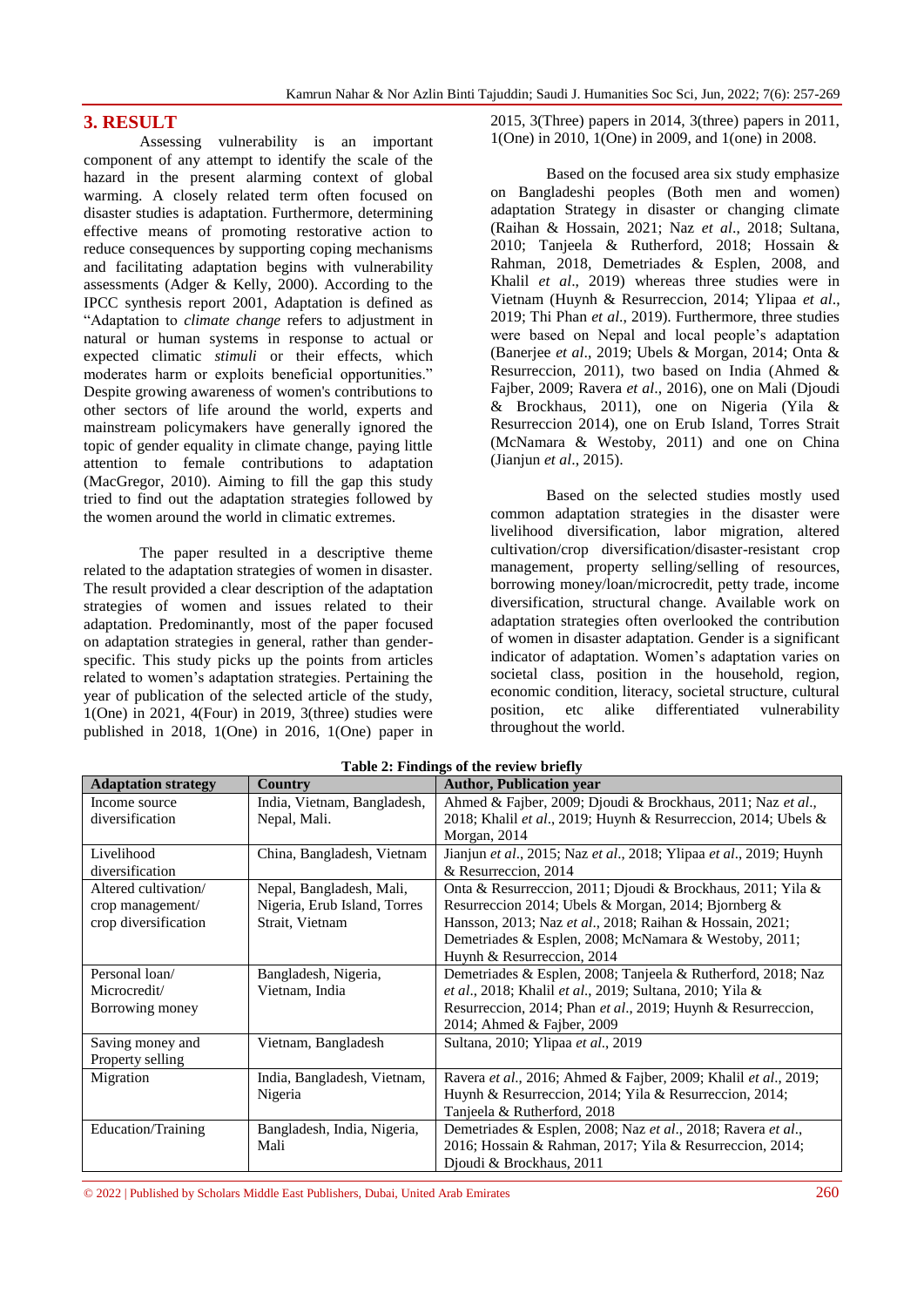Kamrun Nahar & Nor Azlin Binti Tajuddin; Saudi J. Humanities Soc Sci, Jun, 2022; 7(6): 257-269

| <b>Adaptation strategy</b> | Country                     | <b>Author, Publication year</b>                               |
|----------------------------|-----------------------------|---------------------------------------------------------------|
| Use of local indigenous    | Erub Island, Torres Strait, | McNamara & Westoby, 2011; Sultana, 2010; Khalil et al., 2019; |
| knowledge                  | Bangladesh, India, Vietnam, | Raihan & Hossain, 2021; Djoudi & Brockhaus, 2011; Huynh &     |
|                            | Mali                        | Resurreccion, 2014; Ravera et al., 2016                       |
| Petty trade, livestock     | India, Bangladesh, Nepal,   | Naz et al., 2018; Khalil et al., 2019; Ahmed & Fajber, 2009;  |
| rearing, home-made         | Vietnam, Nigeria, Mali      | Ravera et al., 2016; Raihan & Hossain, 2021; Banerjee et al., |
| product selling            |                             | 2019; Huynh & Resurreccion, 2014; Yila & Resurreccion, 2014;  |
|                            |                             | Ylipaa et al., 2019; Sultana, 2010; Djoudi & Brockhaus, 2011; |
|                            |                             | Tanjeela & Rutherford, 2018                                   |
| <b>Others</b>              | Erub Island, Torres Strait, | McNamara & Westoby, 2011; Yila & Resurreccion, 2014; Ylipaa   |
|                            | Bangladesh, Nigeria,        | et al., 2019; Sultana, 2010; Khalil et al., 2019              |
|                            | Vietnam                     |                                                               |

#### **3.1. Women's adaptation strategies in changing climate**

Women rely extensively on natural resources such as land, forest, and water, yet their social power is restricted throughout nations and cultures (Djoudi & Brockhaus, 2011). As a result, men are granted special rights and privileges, leaving women with little or no decision-making power where women have less control and decision-making authority over resources in their own homes and their livelihoods because they have weaker access within the gendered hierarchy, at the same time women have rich indigenous knowledge pertaining ecosystem to adapt in changing climate. Adaptation is nothing but taking proper decisions with proper resources at the proper time. Here practiced adaptation strategies of women are presented through the following thematic description based on selected literature.

#### **3.1.1: Income source diversification**

Except for those who have lost their spouses, divorced, or relocated, it is a commonly accepted pattern that men are responsible for generating money and women are on the sidelines, supporting their husbands and paying the family expenses. Women have a limited amount of disposable income and savings. When it comes to adaptation in the face of climate change, women do their best to embrace various adaptation alternatives to maintain family support by adding some money. Income source is the main component of livelihood diversification. In India, women in the *katper* village of Gujrat use mills cotton waste to make rope as an additional source of income as their main occupations of fishing, marketing of fish and gardening have fallen owing to increased salinity and lower yield because of climate change and disaster (Ahmed & Fajber, 2009; Djoudi & Brockhaus, 2011) whereas in Bangladesh diversification of household income to support the family to adapt predominant for women, as an example after the cyclonic storm "Aila" which hit the southwestern part of Bangladesh (Khulna Division) and West Bengal in India on 25th May 2009, many women cut the earth as an alternative use of their labor to earn money as a diversified way of income (Naz *et al*., 2018; Khalil *et al*., 2019). In some places, women have the access to cultivating but with the differentiated right to irrigation,

labor supply, institutional help. In Vietnam and Mali women raise pig and cattle, collect firewood, fodder instead of cultivation or agricultural production as scarcity of water after harvesting winter-spring crop they can't cultivate summer-fall crop as female heads of families was more hindered than male heads of households in their attempts to adjust to water constraints through irrigation scheduling, as a result, several of them had to scale back their farming operations entirely (Huynh & Resurreccion, 2014; Djoudi & Brockhaus, 2011). In Mali as the impact of environmental change, drought becomes more severe and results in drying of the lake to cultivate. Water scarcity challenged women's daily livelihood as they had to shift water-based to forest-based livelihood to maintain the family income flow like Australia, women developed a new livelihood strategy of off-farm income instead of agriculture. Due to the male migration, new opportunities make women more capable to adapt (Ubels & Morgan, 2014), in the absence of males they can decide their life where charcoal production is a new way of earning for women (Djoudi & Brockhaus,  $2011$ ).

#### **3.1.2: Livelihood diversification**

Livelihood diversification is a much-preferred adaptation strategy around the world among both genders. Women must face gender norms and gendered division of labor which eventually leads to the gendering of livelihood options, where it is hard to diversify their livelihood pattern to adapt to the undesirable effects of climate change as they lack access to land, resources, decision making, education, information. Women are mostly risk-averse to climaterelated hazards (Jianjun *et al*., 2015), and with limited resources, they must find a way to diversify their livelihood, especially in families where males have migrated, leaving women to decide in the absence of their male partners, widows, divorced women, and so on. In Bangladesh where rural society is maledominated like Vietnam, female-headed families have less opportunity to adopt adaptation measures for the cultural and social barrier that leads to limited access to land and resources for women, moreover, Bangladeshi women adopt diversifying crop variety as a livelihood diversification strategy within their society imposed limit, though the percentage of the female is lower than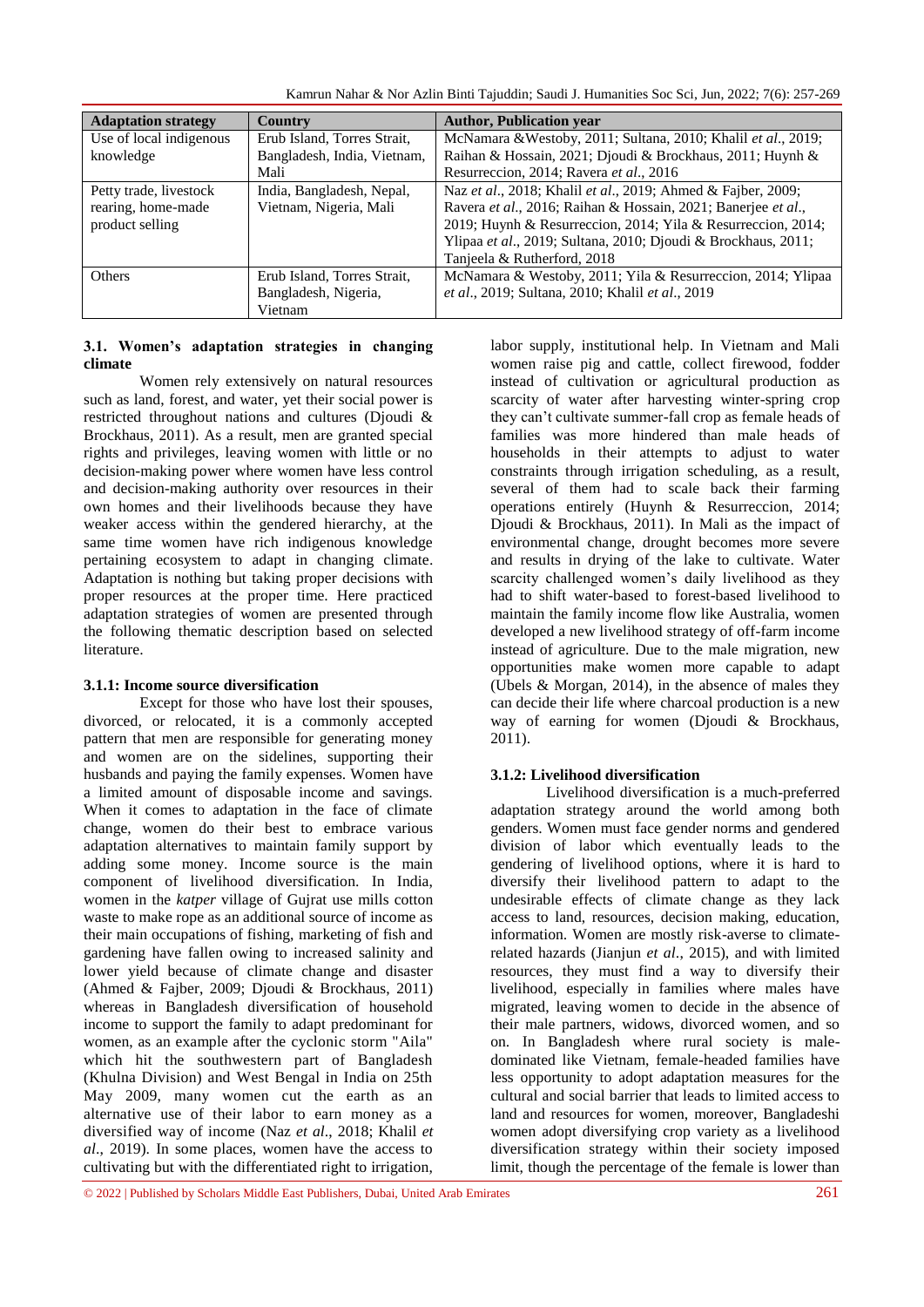the male to adopt the strategy, in Vietnam, women tend to engage in waged labor instead of agricultural work (Naz *et al*., 2018; Ylipaa *et al*., 2019; Huynh & Resurreccion, 2014). In Nepal, as the warming effect decreases crop production bound women to capitalize on their day labor service to survive (Onta & Resurreccion, 2011). Yila and Resurreccion denote in their study that in the semiarid areas of north-eastern Nigeria women along with the male partner (Though here also the patriarchal system of society belongs) adopt measures to diversify their livelihood like offfarm activities to ease the consumption pressure, as these drought-prone area fails to harvest to attain the food security. Ahmed and Fajber showed that coastal villages in Gujarat, India annual flooding and storm make bound to change the normal livelihood pattern like farming, fishing, salt farming, however in Uttarakhand, India women prefer to work as wage labor to diversify livelihood and in Mali shifted water-based to forest-based livelihood (Ravera *et al*., 2016; Djoudi & Brockhaus, 2011).

#### **3.1.3: Altered cultivation/crop management/crop diversification:**

Every year, natural disasters wreak havoc on agriculture. Climate change has an especially negative impact on agrarian communities. Agrarian societies are primarily impoverished areas all over the world. According to research, women are the poorest of the poor. In agrarian civilization, adaptation is a critical indicator for long-term community management. Agricultural output is dominated by men, and men are the ones who conduct agricultural adaptation measures. Adaptive capability is characterized not just by money (assets), but also by the ability to seize opportunities for livelihood diversification. Gender constraints obstruct this ability. It is further hampered by labor division norms and customs, as well as class and ethnic group self-perceptions (Djoudi & Brockhaus, 2011). However, some societies allow women to participate in agriculture to some level, while some societies place a duty on women, allowing them to participate. Despite all these female-headed families, families without a male can apply crop management adaptation measures. In a study, Ravera et al. show that in India women emphasize short-cycle crop species, traditional rice resistance to flood to ensure food security at the time of flooding. In Nepal, most of the agricultural employment was split between Lama (a relatively higher caste) and Dalit (a lower caste) women. They plant *fapar*, a drought-resistant crop, to adapt to the changing environment as sharecroppers because they don't have their land to cultivate, also integrate trees into cultivated land, but in Mali, women are active in charcoal manufacturing to adapt to the new threat presented by climate change. Here they work as a sharecropper, though women have access to land but just by name not in work, where social class possesses a vital role in adopting adaptation measures (Onta & Resurreccion,

2011; Djoudi & Brockhaus, 2011; Yila & Resurreccion 2014; Ubels & Morgan, 2014). Yila and Resurreccion show with a lesser percentage than males, Nigerian women chose to intercrop, crop rotation, high yield variety, early maturing crop, sharecropping, and farm relocation as adaptation options. Women in coastal Bangladesh, a frequent disaster-prone area, engage in home-based gardening, salt-tolerant farming, and mangrove regeneration like in Erub Islands revegetation and community gardening to safeguard the ecology and adapt to climate change, however in char land women adopted mixed cropping like crop substitution, deep water crop, change planting practice and irrigation pattern to reduce crop damage from the flood, whereas, in haor area in Bangladesh, homestead gardening and floating garden is a preferable way (Naz *et al*., 2018; Raihan & Hossain, 2021; Demetriades & Esplen, 2008; McNamara & Westoby, 2011). Another study shows that to deal with water constraints, Vietnamese women adapted by producing droughtresistant rice, changing the cultivation time, focusing on irrigation, and increasing productivity (Huynh & Resurreccion, 2014).

#### **3.1.4: Personal loan/Microcredit/Borrowing money**

Women are especially in need of adaptation measures in the face of shifting weather patterns and the ensuing environmental disasters (Demetriades & Esplen, 2008; Tanjeela & Rutherford, 2018). Adaptation is a costly process to execute, and it is said that poverty has a women's face. Women and girls with less resources and capacities than males are less able to adjust to present and future climate change impacts, as well as provide essential knowledge and insights to adaptation and mitigation decision-making (Demetriades & Esplen, 2008; Naz *et al*., 2018; Khalil *et al*., 2019; Sultana, 2010). Without monetary access buying crucial inputs for adaptation or to help the household is not possible at all thus, money borrowing from the middleman, microcredit, or taking personal loans for adaptation is a common strategy among women during environmental distress. Rural women of Bangladesh are the main drivers of the microfinance sector (Tanjeela & Rutherford, 2018). Naz et al. demonstrate that women in Bangladesh seek financial or credit loans from non-governmental organizations (NGOs), where they are given priority in receiving loans, to help their families, to deal with the detrimental consequences of climate change. Drought-prone areas in north-eastern Nigeria, female-headed households take agricultural loans, pesticides, tractors, and other tools from a government scheme to make adaptation choices, whereas women in coastal Vietnam borrow money at a cheaper interest rate, and women in central Vietnam have turned to take out loans to start new businesses to compensate for decreasing rice productivity (Yila & Resurreccion, 2014; Phan *et al*., 2019; Huynh & Resurreccion, 2014). According to Ahmed and Fajber, women in Gujarat's coastal zone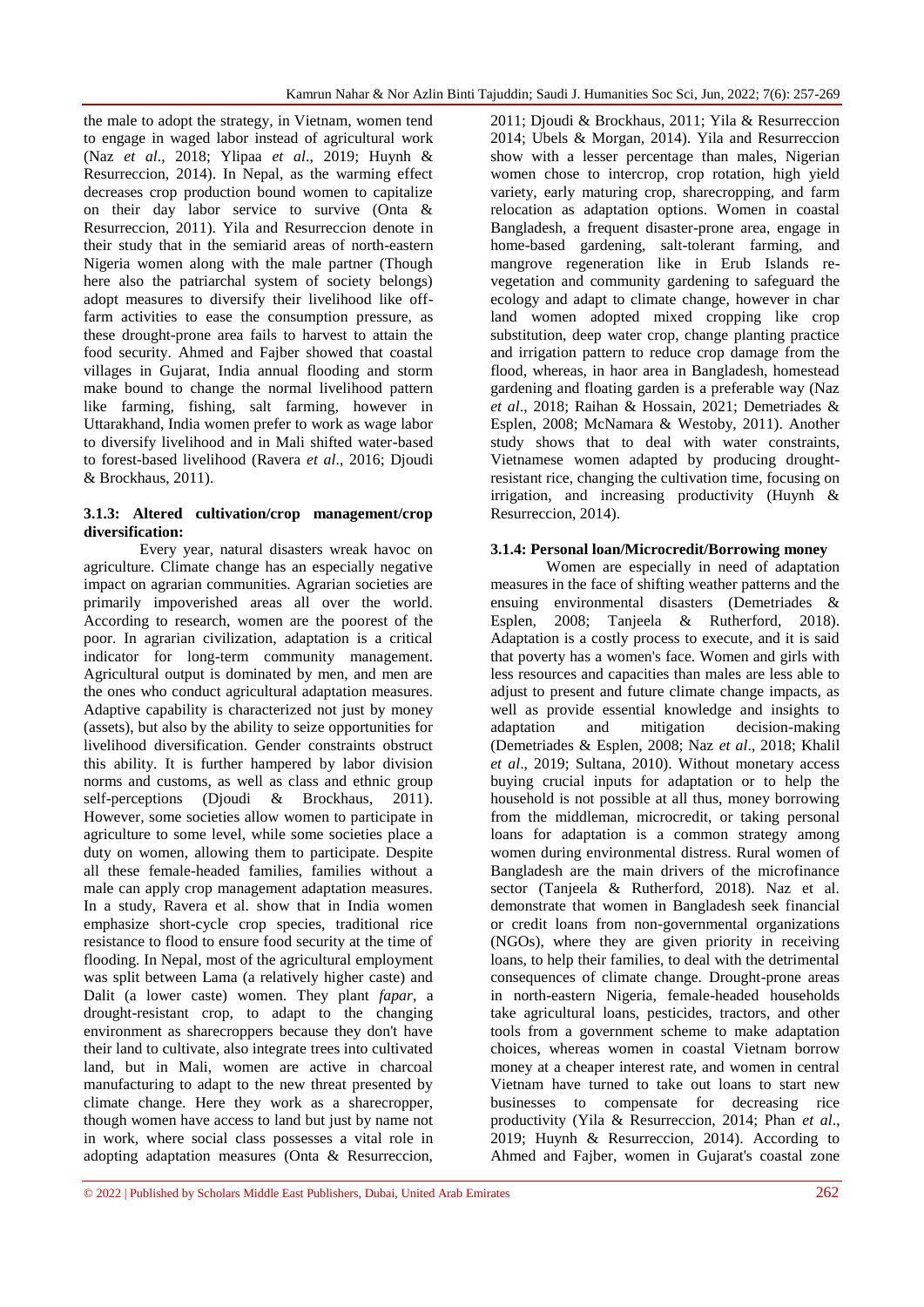switch their livelihood from agriculture to lobster rearing because of a climate event, and to do so, they take out loans from various organizations to cover the costs. As previously stated, adaptation is an expensive process.

#### **3.1.5: Saving money and Property selling**

Money is the primary indicator when income diversification or livelihood diversification is required as an adaptation strategy. Women are the poorest members of society and have limited access to assets. In these conditions, employing little saving or selling property as an adaptation technique for a limited length of time is seen as a strategy for coping with bad climatic events. In times of crisis, one of the most important adaptation tactics for households is the sale of personal assets, particularly those belonging to women, such as livestock, jewelry, utensils, and household items. In the time of selling property, women's property sells first then men's and women's capacity to save is limited which turns low means of coping capacity (Demetriades & Esplen, 2008). While livestock is vital in preventing malnutrition in many cases, they are undersold during crises, resulting in women becoming even more impoverished (Sultana, 2010). According to Naz *et al*., char land women in Bangladesh engage in a variety of income-generating activities to conserve money and save so that in times of crisis like a flood, they can help their families manage or adapt to new livelihoods. In rural Vietnam, women emphasized saving money ahead of a disaster to enact climate change adaptation (Ylipaa *et al*., 2019).

#### **3.1.6: Migration**

For landless and marginally impoverished individuals, migration is a crucial adaptation technique. When calamity strikes and there is no other way to survive, migration is the only way to adapt. It could be temporary or permanent, close, or far away. Off-farm earning opportunities arise because of migration. It is not as random for women as it is for men in terms of the adaptation approach. Despite not having legal title to land, male outmigration in Uttarakhand, Gujarat, India, and coastal areas in Bangladesh allows women in deciding on adaption tactics and income diversification choices. Because of the typical society gendered outlook, they confront various challenges in the absence of males, such as access to water for irrigation, loans, labor, and the extra burden of work (Ravera *et al*., 2016; Ahmed & Fajber, 2009; Khalil *et al*., 2019). In Vietnam, where water scarcity is reducing agricultural production, women with lower educational levels tend to move as waged labor in or adjacent communities or seasonal labor out-migration, especially during the dry months when they have no farming activity to do (Huynh & Resurreccion, 2014). In a drought-prone area of Nigeria, where agriculture is the primary source of income, female-headed families find it difficult to get the labor for agricultural output and are nearly forced to

migrate their child or themselves for off-farm work to relieve the family's consumption pressure (Yila & Resurreccion, 2014). Migration for off-farm income, mostly in agricultural communities where water shortage has put women in an even more vulnerable position due to their lack of land ownership, has become a crucial seasonal adaptation technique. Readymade garments (RMG) are a source of hope for women migrating to Bangladesh because 80 percent to 85 percent of ready-made garments workers are women, whether skilled, semi-skilled, or unskilled. Following devastating disasters such as Aila in 2009 and Sidr in 2007 many women, predominantly coastal areas relocated to the city in search of work (Tanjeela & Rutherford, 2018).

#### **3.1.7: Education/Training**

Education paves the path for efficient disaster adaption strategies to be used before, during, and after a disaster. Women in underdeveloped countries, particularly in rural areas, lag behind men in terms of education due to gendered socio-cultural norms and practices. Educating and training others has evolved into a preventive adaptive strategy. Older women are more vulnerable to economic and social hardship than elderly men resulting from the combined effect of relatively limited access to employment and education throughout their lives (Demetriades & Esplen, 2008). From their life experience, elderly women want to educate their girls as a long-term adaptation measure. Training is a beneficial option of adaptation for those women who are now unable to attend school, as it allows them to diversify their income sources, diversify their livelihood, innovate, gain farming knowledge, and so on (Naz *et al*., 2018). Literacy and training are very critical for boosting female adaptation. Access to training and official programs by both men and women may produce varied but complementary bundles of possibilities that households employ for adaptation (Ravera *et al*., 2016). In Bangladesh flood-affected rural women take training from NGOs for avoiding flood risk by diversifying livelihood options, and in urban areas, poor women send their children to education as preventive adaptive measures (Naz *et al*., 2018; Hossain & Rahman, 2018). Many organizations give training to women in drought-prone areas of India to help them adapt to and minimize the effects of climate change (Ravera *et al*., 2016). The level of education of the household head determines how much support they can receive from agencies and how much they can promote adaptation tactics, as education improves the analytical ability to absorb climate adaptation strategies. Although there is a gender education gap in Nigeria, only a small portion of women are literate which helps them to take their own decision (Yila & Resurreccion, 2014). Women in Mali chose education as the most important long-term adaptation option for dealing with the country's recurring drought. Women want their children to be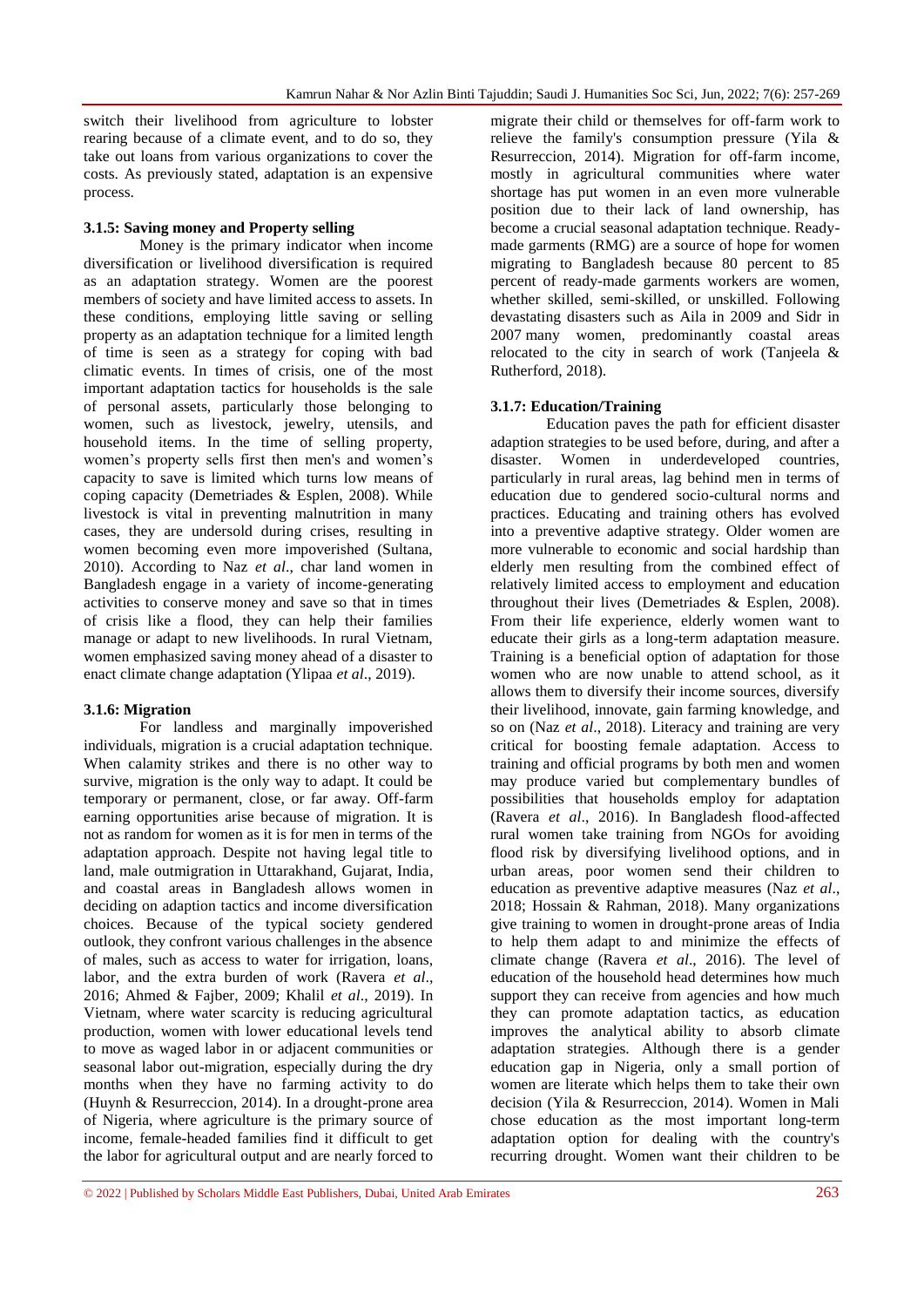educated so that they can get paid work and lessen their reliance on natural resources (Djoudi & Brockhaus, 2011).

#### **3.1.8: Use of local indigenous knowledge**

In a climactic event, local knowledge and indigenous coping strategy is regarded and acknowledged as critical adaptive technique. Local knowledge is a valuable resource for observing and controlling environmental change, as well as an underappreciated source of adaptive ability (McNamara &Westoby, 2011). Women have crucial resourceful local knowledge that can help with adaptation through the performance of household roles, mitigation as well as the potential to invent new solutions to deal with climate change (McNamara &Westoby, 2011; Sultana, 2010; Khalil *et al*., 2019; Raihan & Hossain, 2021). The services offered by local ecological systems are tied closely to the actions of women. Women's reliance on natural resources enhances their capacity to collect and spread knowledge and information about ecosystems, therefore their unique talents and understanding provide a climate change adaptation potential (Djoudi & Brockhaus, 2011). In the Fijian islands, people are passing down significant knowledge about adaptive capacity mechanisms from previous catastrophic weather events, which is being passed down from generation to generation and this knowledge sharing has been utilized to plan for future extreme weather disasters. In an adaptation endeavor, context-specific information is critical. Women (locally known as aunties) in the Torres Strait Islands foresee rainfall patterns, wind direction time, and built their settlements with locally available materials to face weather occurrences, bringing self-sufficiency, ensuring food security, and establish adaptive ability, whereas, in Bangladesh, women used indigenous knowledge in rehabilitating, mitigate, prevent in climate changerelated hazard (McNamara &Westoby, 2011; Sultana, 2010). Women can leverage their expertise outside their family to generate adaptive strategies through the propagation of grassroots innovation because of their connection with the domestic realm, home-based reproductive obligation (Khalil *et al*., 2019; Huynh & Resurreccion, 2014). Women in Uttarakhand, India, use their traditional local knowledge to defend their families' food security during disasters and use natural components like ants' wings, birds' wings, the moon, and winds to foresee climatic events as an efficient adaptation method. as an adaptive measure (Ravera *et al*., 2016).

#### **3.1.9: Petty trade, livestock rearing, home-made product selling:**

Several adaptation strategies are utilized all over the globe to alleviate the loss and harm caused by climate-induced stress (Naz *et al*., 2018). Even though women are bound by many gender norms that imprison them to the family sphere with their reproductive duties

by restricting their mobility, women have also engaged in various income-generating activities to assist in disaster adaption.

Women in Uttarakhand, India, emphasize selling home-made products and petty trade as a strategy for adaptation, such as in Katpar village, Gujarat, India, where, with the help of NGOs, women make rope out of mill waste cotton to sell in the market as an additional income to adapt to the changes that the environment has foisted, and in Bangladesh, women make handicrafts such as pandas, dolls, and Nakshi Katha (cloth with cultural design) to export in a different country as a source of their income which they use for their adaptation in stresses (Ravera *et al*., 2016; Ahmed & Fajber, 2009; Khalil *et al*., 2019). Women in rural Vietnam engage in petty trade to combat the threat of climate-related water scarcity (Huynh & Resurreccion, 2014).

Livestock rearing is a common adaptation strategy for women so that they can use the livestock to maintain family nutrition in times of disaster and sell to earn money to meet other household needs. For example, in the Haor area of Bangladesh, women rear ducks as an adaptation measure to some extent, cattle grazing, firewood and fodder collection, animal husbandry for extra income, and poultry raising in Niger are all adaptation strategies for women (Naz et al., 2018; Raihan & Hossain, 2021; Banerjee *et al*., 2019; Huynh & Resurreccion, 2014; Yila & Resurreccion, 2014; Ylipaa *et al*., 2019; Sultana, 2010; Djoudi & Brockhaus, 2011).

In some rural areas where food security is difficult to achieve, particularly after a disaster, assessing food becomes too difficult, and women try to consume less food than necessary to adapt to the adverse situation in climate change and feed other members of the family, where being hungry and eating last and less after ensuring others food security becomes an adaptation measure (Naz *et al*., 2018; Ravera *et al*., 2016; Ahmed & Fajber, 2009; Sultana,2010; Tanjeela & Rutherford, 2018; Djoudi & Brockhaus, 2011 ).

#### **3.1.10: Others**

Women across the world use different adaptation tactics depending on their local knowledge, location, resource availability, social class, caste, religion, education level, and so on. Adaptation initiatives are viewed differently by men and women. In general, the women must make required preparations for the household, food, family members, and personal possessions before and during a disaster. Erub islands houses were built with local materials using indigenous knowledge to be protected and sustain from cyclones, stored foods for further use as temporary adaptation measures as well as African and Vietnamese women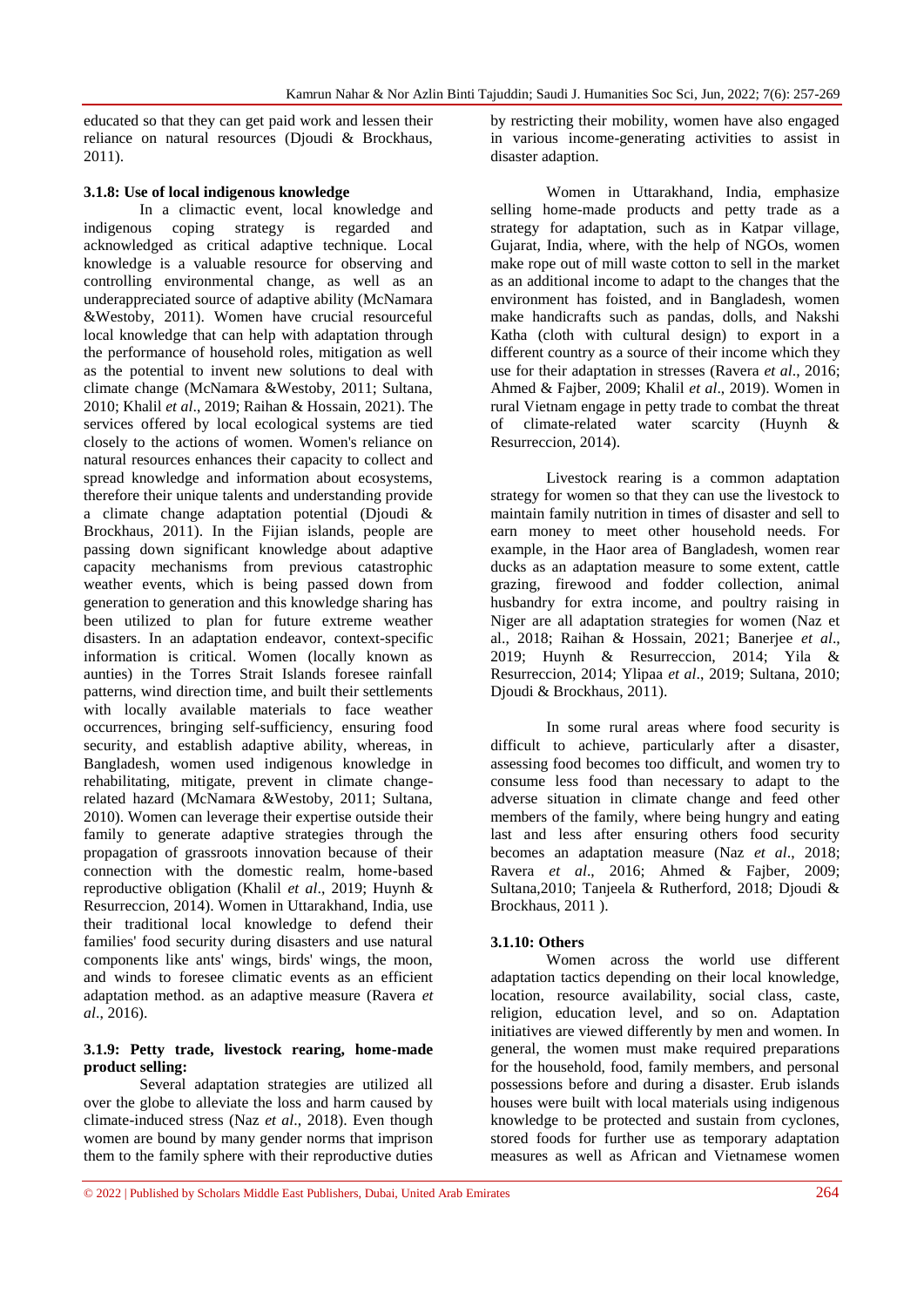who use to keep food stored, fetch water, collect firewood for short term coping (McNamara & Westoby, 2011; Yila & Resurreccion, 2014; Ylipaa *et al*., 2019). Women in Bangladesh are both resourceful and vulnerable. They build a portable burner to cook on, store food and fuel in a safe and high location and build a high platform out of trees to store possessions during floods so that they may utilize it in the future, whether during or after the flood, Women can be inventors and contribute to sustainable adaptation measures with the right guidance and training, as Queen a woman from Bangladesh did when she invented homemade organic compost for using *macha* (High platform above the ground) system gardening on saline water, allowing crop diversification to reach new heights in flood-prone areas (Sultana, 2010; Khalil *et al*., 2019).

#### **4. DISCUSSION**

The purpose of this research is to conduct a thorough evaluation of the current literature on women's natural calamity adaptation techniques in the face of climate change. Climate emergency is not gender-neutral; rather, it exacerbates existing gender imbalances, making life more difficult and vulnerable for women. Researchers have already recognized that reducing vulnerability, building resilience, and adapting to a sustainable way of living are all-important. After a systematic review of 695 pieces of literature 19 literature has been chosen for this study by using two electronic databases. Men and women have different perspectives on climate change adaptation depending on their access to resources, power, education, experience, decision-making authority and access, socio-cultural boundaries, space, and other aspects. Due to their reproductive duties, women cannot contribute as much to adaptation as men do, but they do make a major contribution within their boundaries, which is often disregarded in the literature all the way. Women's contributions have been acknowledged in this study, and literature has been chosen accordingly. The findings of this study show that women's active role in adaptation is still not recognized but, despite a range of constraints and obligations, women all over the globe contribute considerably to adaptation through several short- and long-term techniques. The results are provided in the form of themes derived from women's adaptation techniques.

Women should not be thought of as a homogeneous population in terms of adaptation because there is intersectionality based on race, class, location, and culture, as they use a variety of adaption strategies (Djoudi & Brockhaus, 2011; Huynh & Resurreccion, 2014). Diversification of income sources is the first theme used here. Gujarat is a coastal zone in India where several disasters occur annually, such as cyclones, salty water, floods, and droughts, for which the residents of the region must choose various income diversification techniques to adapt to climate danger.

Women in these areas contribute to adaptation to help their families, such as rope making, but they are unable to make basic adaptation decisions due to gender intersecting with caste, lack of education, gender identity, lack of clear legal authority over land, lack of access to information, and socio-cultural barriers (Ahmed & Fajber, 2009). Gender constraints, gendered values, and class in Mali tradition limit women's spontaneous behavior, even though they have equal access to land as men. Water shortages prompted them to diversify their income sources, such as charcoal manufacturing, to adapt to climate change, but this extra work eventually burdened women, as males prefer to travel for adaptation and women don't have access to decision-making and must deal with land ownership issues (Djoudi & Brockhaus, 2011). In Bangladesh, women often undertake a lot of money-generating labor to support their families' income, but they face several obstacles such as a lack of resources, decision-making authority, education, socio-cultural barriers, movement restrictions, power structure, religious hurdles, and lack of knowledge (Naz *et al*., 2018; Khalil *et al*., 2019). Adopting a diversified source of income in Vietnam, like in Mali, is more difficult for women than it is for males, given society's conventional attitude toward women (Huynh & Resurreccion, 2014; Djoudi & Brockhaus, 2011). Diversifying income sources as a disaster adaption technique is more difficult for women than for men in all societies, according to studies.

Diversification of livelihoods is a widely used adaptation approach all around the world. Not every society enables women to vary their sources of income, and women tend to diversify where they are allowed or accepted by their families and society. Women in Mali are shifting their livelihoods to forest-based labor owing to water constraints and grazing cattle. Women are intimately tied to the environment and have a multidimensional perspective on how to manage and use it. For example, when a man's livelihood is converted to a forest-based one, he tends to focus on wood output, but women prefer to use trees for a variety of purposes such as fuel, fodder, and shade, in Nigeria, Nepal women adopt off-farm activity as agricultural activity fails to ensure food security because of drought (Djoudi & Brockhaus, 2011; Yila & Resurreccion; Onta & Resurreccion, 2011). Even though climate adaptation is critical in a natural resource-based society, due to climate change in Vietnam, farm-based activities have become devalued, and men have shifted to off-farm activities, leaving women to manage the farm as an adaptation strategy with limited mobility and few other options for finding work. They also employ waged labor to diversify their sources of income. Women's livelihood diversification is hampered by the social milieu, which does not recognize their contribution (Huynh & Resurreccion, 2014; Ylipaa *et al*., 2019). Women in India and Bangladesh, where they are a marginalized demographic, contribute to supplement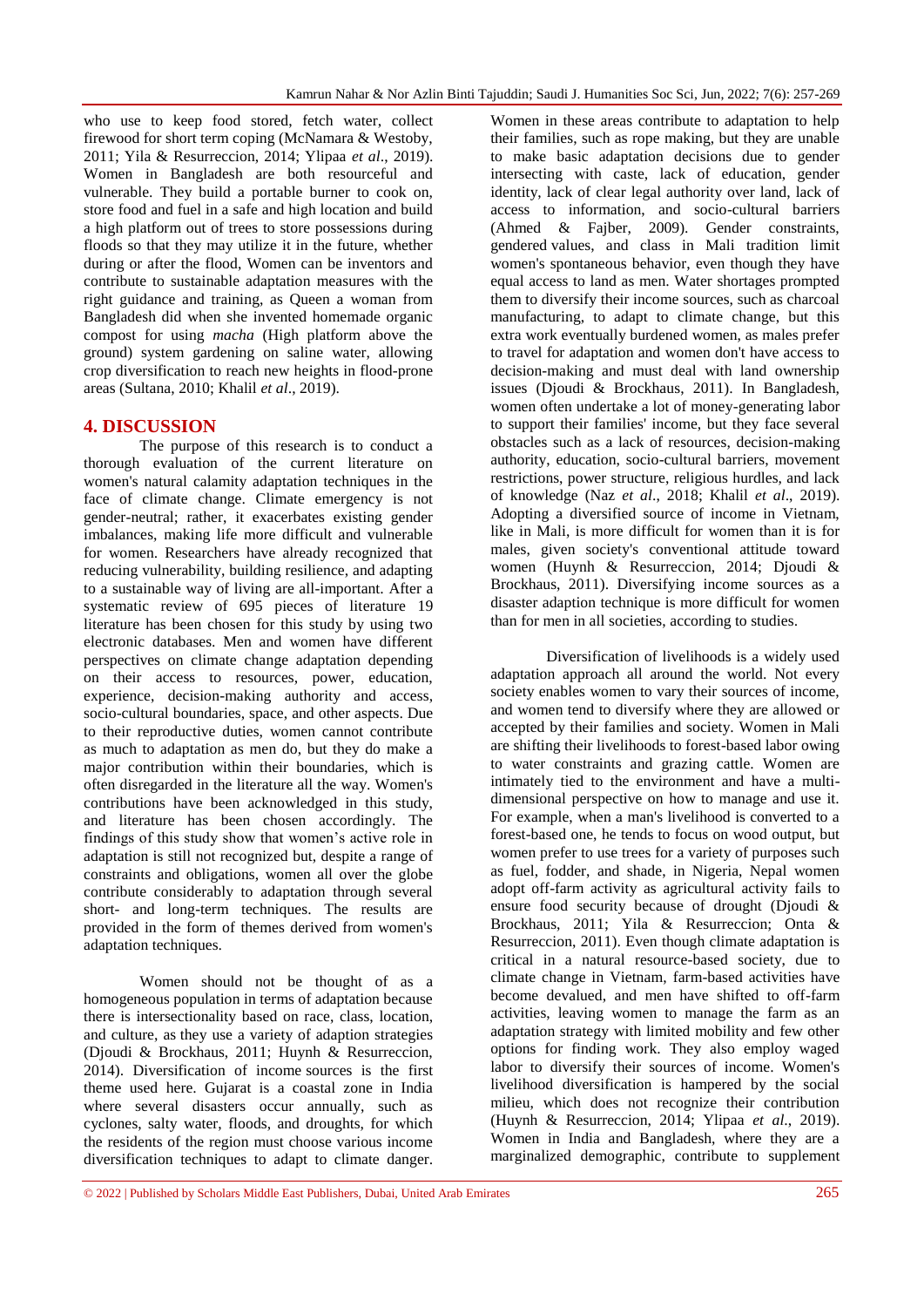family income through diversifying livelihood options. Work as hired labor, engage in off-farm activities even though class, caste, and macho culture place additional pressure and restrictions on them, and they lack even land rights and decision-making authority (Ravera *et al*., 2016; Ahmed & Fajber, 2009; Naz *et al*., 2018; Khalil *et al*., 2019).

Because women are less qualified for other employment due to their socially imposed responsibility or have only agricultural knowledge, agriculture-based livelihoods have sought to adapt within the agricultural sector. Women in agrarian civilizations work alongside their male spouses to accept new agricultural practices to adapt to climate change, while in certain societies, women are largely responsible for agricultural labor. To adapt to climatic change women, tend to cultivate short term crops so that they can harvest before disastrous periods, put the effort into irrigation in drought-prone areas, cultivate flood-resistant, drought-resistant crops (*Fapar*), produce charcoal, try to cultivate in *macha* (high bed made of tree or bamboo) to survive within the climatic hazard (Ravera et al., 2016; Ubels & Morgan, 2014; Djoudi & Brockhaus, 2011; Naz et al., 2018). In some cases, they change the harvesting time, use floating garden, home garden, change the time and place of cultivation, intercropping, sharecropping, and so on (Yila & Resurreccion 2014; Naz et al., 2018; Raihan & Hossain, 2021; Demetriades & Esplen, 2008; McNamara & Westoby, 2011; Huynh & Resurreccion, 2014). Female-headed households confront labor shortages, can't afford good irrigation, social institutions aren't ready to accept women as farmers or landowners, and gender stereotypes stifle them at every step of the adaption process, according to the study. Male migrating families appoint women as *ad hoc* family heads to make decisions, but because of a lack of resources, abrupt responsibility places additional strain on the women with their reproductive responsibility, and mobility restrictions prevent them from accessing assistance and getting the proper price of their product. The socio-economic barrier to access land and assets still create problem in adopting proactive adaptation decision.

Borrowing money from a person, NGOs, an institution is a common measure to bear the expenses of adaptation as adaptation is a costly process. In Bangladesh, women can get micro credit easily to diversify their livelihood options such as buying livestock, running a small business, invest in cultivation to adapt to the adverse situation caused by climate change, as women are the main stakeholder of microcredit (Tanjeela & Rutherford, 2018; Naz *et al*., 2018). Nigerian, Vietnamese, Indian women take loans either any of the sources to bear the cost of livelihood or income diversification, and the loan repayment rate is high among women (Yila & Resurreccion, 2014; Djoudi & Brockhaus, 2011; Phan et al., 2019; Huynh &

Resurreccion, 2014; Ahmed & Fajber, 2009). The problem arises when women get the loan but cannot make the decision about where and how to spend it. They can use it with the permission of the male part. Women often have a lesser saving capacity than males. To adapt, a steady flow of money is required, which women lack. Personal jewels, land, cutlery, and cattle are examples of assets that can be sold. When it comes to property, women usually obtain less productive land, but when they need to sell, they sell their property first, and as a result, women become poorer, making them more susceptible and leaving them incapable of purchasing critical inputs (Demetriades & Esplen, 2008). Money is a strength that raises the status, decision-making power in the family and may assist in problem resolution, but women lack of it.

Migration is a viable option for adapting to climate change, as disasters often leave the impoverished and marginalized with no possibility of survival. Though in terms of catastrophe effect, women are the most impacted and vulnerable because of their traditional position in the home, limited mobility, lack of access to information, and socio-cultural norms, males prefer to move, leaving defenseless women in search of alternative livelihoods (Tanjeela & Rutherford, 2018; Naz et al., 2018). Though men migration put an extra burden of responsibility on women, in the long run, it develops the capacity of women to take an important decision in absence of males (Ravera et al., 2016; Ahmed & Fajber, 2009; Khalil *et al*., 2019). The positive side is some opportunities are opening for women to migrate for alternative livelihoods, such as in Bangladesh RMG (Ready-made Garment) sector is mostly women worker dependent with no experience and low payment, in Vietnam women tend to off-farm activity and thus migrate temporarily nearby area (Tanjeela &Rutherford, 2018; Huynh & Resurreccion, 2014). Being brutally damaged by disaster women choose to migrate to the city in search of work to survive. But their children become insecure as there is nobody to take care of and traditional society is not ready to send their unmarried girl to the city as they think it is disrespectful.

Literacy and training become an adaptation strategy because they allow people to gain experience, obtain knowledge, choose an alternate livelihood choice other than farming, generate income, and make informed decisions. In many countries, women who lack access to training or education are encouraged to send their daughters to school as a preventative adaptation approach. Their expertise, training, and education make it simple to implement appropriate adaption steps (Demetriades & Esplen, 2008; Naz *et al*., 2018). Whether it in Bangladesh, India, Nigeria, Mali getting education for women is a challenge, moreover by the help of NGOs they are getting training in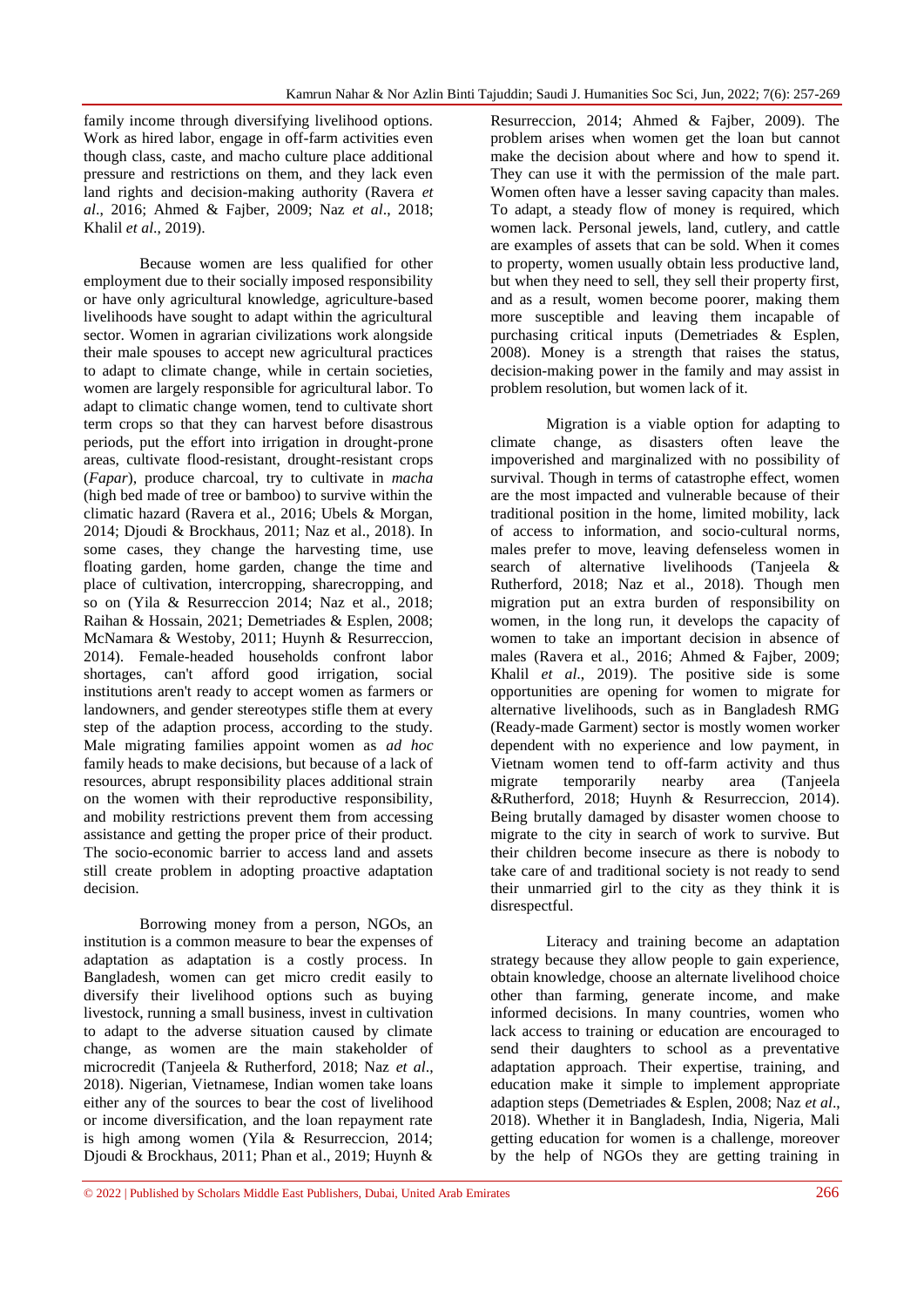different aspects like cultivation hand made products, income-generating activities to survive with the climate-related threats (Naz *et al*., 2018; Hossain & Rahman, 2017; Ravera *et al*., 2016; Yila & Resurreccion, 2014; Djoudi & Brockhaus, 2011). Women from undeveloped or developing nations find it difficult to get warning information due to a lack of knowledge, education, However, the socio-cultural environment is still in the opposite position in terms of female education, even though many countries have made it free for women to close the literacy gap between men and women.

Because of their strong relationship with ecology and nature, women are resourceful agents of local indigenous knowledge. Women utilize local knowledge to anticipate disasters, adapt during and after disasters, ensure food security of family, and build disaster-resistant structures in their homes. It is well known that local community-specific information is extremely important in disaster adaptation since livelihood patterns and perceptions differ greatly among communities (McNamara &Westoby, 2011; Sultana, 2010; Khalil *et al*., 2019; Raihan & Hossain, 2021; Djoudi & Brockhaus, 2011; Huynh & Resurreccion, 2014; Ravera *et al*., 2016). If this crucial information is included in an institution's long-term disaster adaptation strategy, it will result in a shift in disaster adaptation and mitigation. Rather of employing all these strategies, women engage in small business, food storage, firewood preservation, and multidimensional activities to adjust to the disaster impact, even being hungry to ensure family members food security is also an adaptation measure of women (Yila & Resurreccion, 2014; Ylipaa *et al*., 2019; Ravera *et al*., 2016; Ahmed & Fajber, 2009; Sultana, 2010; Tanjeela & Rutherford, 2018). Women's adaptability potential is hampered by several reasons, according to the study. They are power relations, gender gap, gendered responsibility, access to education, training, and information, socio-cultural norms, lack of legal property rights, restriction in mobility, lack of resources so on.

The study had flaws, such as the fact that it used two databases to choose literature, resulting in a low take-up of literature and the inability to generalize the results. More discoveries might improve the study's value. Another flaw is that only journal articles were chosen, even though additional sources may have provided more thorough knowledge. Moreover, generated knowledge will be critical in gaining a comprehensive understanding of women's disaster adaption strategies and the need of recognising their contributions. Despite these flaws, we feel the study's observations will contribute to a better understanding of the larger conceptual scope of women's disaster adaptation tactics in a changing climate, as well as the obstacles that impede women's action.

#### **5. FUTURE DIRECTION**

Women's adaptation strategies are unclear and unknown since extant literature has not focused on this critical subject. There are still a few holes to fill, including the need for further cross-regional, comparative case study research. Women's disaster adaption should receive more attention because they are the most susceptible in disaster situations across the world and literature on women's adaptation is still in the primary stage whereas there are numerous pieces of literature on adaptation in disaster in general. Most of the literature portrayed women as subordinate groups in society who cannot take proper initiative but work as a side-line guide to men. Knowing women's selected approach for adaptation might provide policy recommendations a new dimension and help to empower them. As a result, various areas of study must be addressed.

Women are not homogeneous when it comes to disaster adaption, and they have varied perceptions of fact and reality, thus policy should focus on their identities though, the most notable work of which is the strong reliance on generalizations that do not apply to all people in all settings. Along with adaptation, the method of minimizing hindrance factors that limit women's ability to adapt should be emphasized in the literature with adequate explanation and policy should be taken properly so that sustainable adaptation can be initiated, and intersecting inequalities can be traced. Accepting the contribution of women will empower them and enable them to fight back in the future.

To acquire a good picture of women's demands and experiences, more study should be done stressing qualitative methods. It should also focus on how women's disaster adaptation expertise and initiative can contribute to positive change in disaster mitigation, such as encouraging meaningful participation of women and girls in disaster adaptation decision-making. It contributes to the reduction of gender disparities by enhancing the visibility and status of women and girls in the community and challenging misconceptions about their abilities. Development policies should be adaptation targeted so that they can minimize vulnerability. Priorities are needed to possibilities for adaptation tactics that aren't focused on the land.

#### **6. CONCLUSION**

This study attempted to present a comprehensive picture of how women, the most vulnerable section of society in disasters, adopt various adaptation strategies despite numerous limitations imposed by society and family institutions by conducting a systematic review and analysis of the existing literature. Current adaptation is predominantly focused on men-based adaptation where women are in minor positions. The relevance of women's adaptation techniques to climatic disaster has been underlined in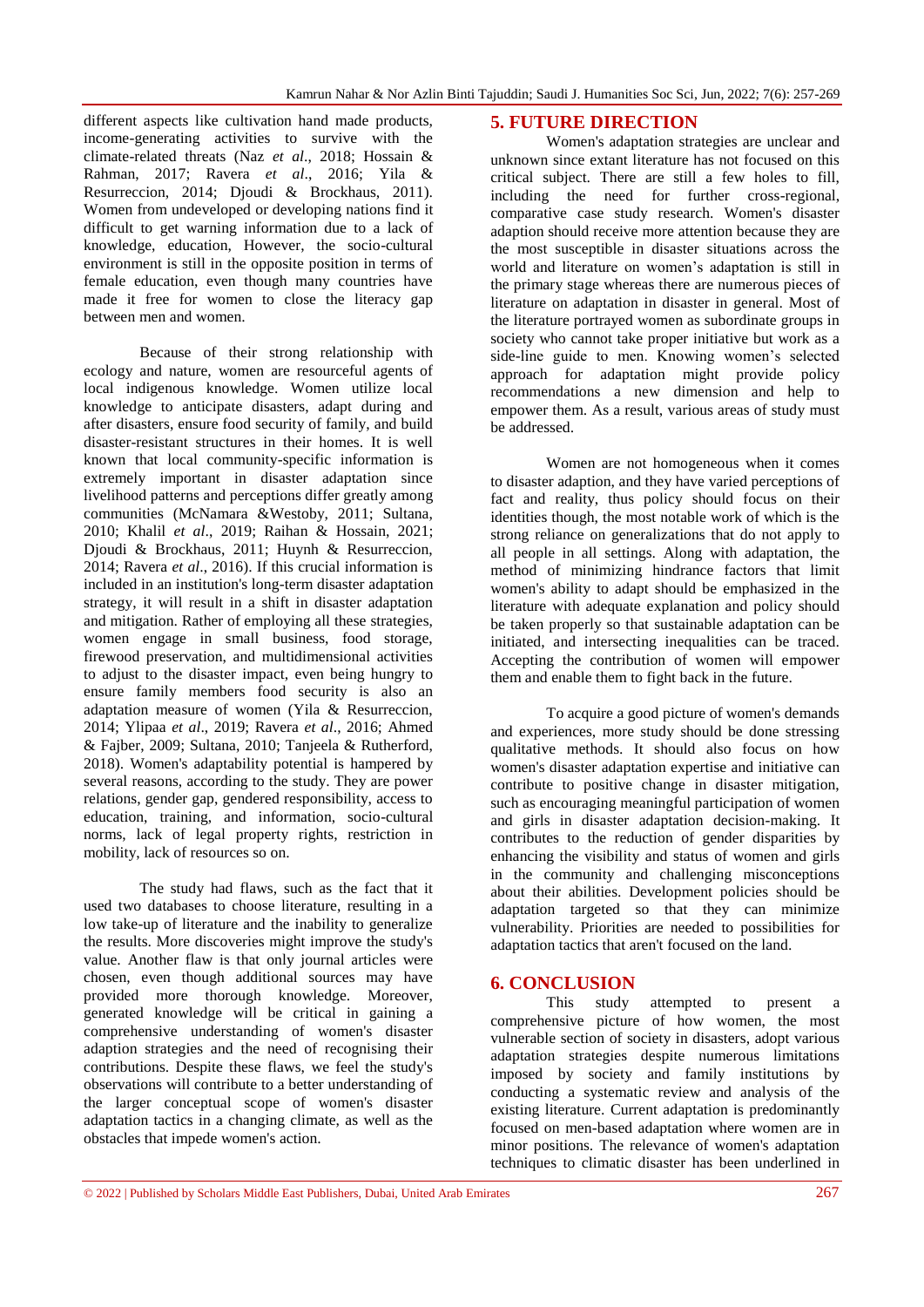this systematic study. According to this study, because of their strong relationship with the environment and indigenous local knowledge, which enables them to adopt appropriate and situation-specific steps to survive in a disaster, and women are essential actors in disaster adaptation. The study found the responsible factors that restrict women's adaptations are power relations, gender gap, gendered responsibility, access to education, training, and information, socio-cultural norms, lack of legal property rights, restriction in mobility, lack of resources existing inequalities. In this study adaptation strategies of women are presented through some themes named based on strategies. Moreover, suggests several recommendations for future studies focused on the shortcoming of existing work on women's adaptation strategies in disaster.

## **REFERENCE**

- Ahmed, S., & Fajber, E. (2009). Engendering adaptation to climate variability in Gujarat, India. *Gender and Development*, *17*(1), 33–50. <https://doi.org/10.1080/13552070802696896>
- Adger, W. N. & Kelly, P. M. (2000). Theory and practice in assessing vulnerability to climate change and facilitating adaptation. *Climatic Change, 47*, 325–352. https://doi.org/10.1023/A:1005627828199
- Banerjee, S., Hussain, A., Tuladhar, S., & Mishra, A. (2019). Building capacities of women for climate change adaptation: Insights from migrantsending households in Nepal. *Climatic Change, 157*(3–4), 587–609. <https://doi.org/10.1007/s10584-019-02572-w>

- Borg, J., Lantz, A., & Gulliksen, J. (2015). Accessibility to electronic communication for people with cognitive disabilities: a systematic search and review of empirical evidence. *[Universal](https://link.springer.com/journal/10209)  [Access in the Information Society](https://link.springer.com/journal/10209), 14*, 547–562. DOI 10.1007/s10209-014-0351-6
- Björnberg, E. K., & Hansson, S. O. (2013). Gendering local climate adaptation. *Local Environment, 18*(2), 217–232. <https://doi.org/10.1080/13549839.2012.729571>
- Demetriades, J., & Esplen, E. (2008). The gender dimensions of poverty and climate change adaptation. *IDS Bulletin, 39*(4), 24–31. [https://doi.org/10.1111/j.1759-](https://doi.org/10.1111/j.1759-5436.2008.tb00473.x) [5436.2008.tb00473.x](https://doi.org/10.1111/j.1759-5436.2008.tb00473.x)
- Djoudi, H., & Brockhaus, M. (2011). Is adaptation to climate change gender neutral? Lessons from communities dependent on livestock and forests in northern Mali. *International Forestry Review*, *13*(2), 123–135. <https://doi.org/10.1505/146554811797406606>
- Huynh, P. T. A., & Resurreccion, B. P. (2014). Women's differentiated vulnerability and adaptations to climate-related agricultural water scarcity in rural Central Vietnam. *Climate and*

*Development, 6*(3), 226–237. <https://doi.org/10.1080/17565529.2014.886989>

- Hossain, M. Z., & Rahman, M. A. U. (2018). Propoor adaptation for the urban extreme poor in the context of climate change: A study on Dhaka City, Bangladesh. *International Journal of Climate Change Strategies and Management*, *10*(3), 389– 406. [https://doi.org/10.1108/IJCCSM-08-2016-](https://doi.org/10.1108/IJCCSM-08-2016-0117) [0117](https://doi.org/10.1108/IJCCSM-08-2016-0117)
- IPCC Synthesis Report (2001). *Climate Change 2001.* https://archive.ipcc.ch/pdf/glossary/tar-ipccterms-en.pdf
- Jianjun, J., Yiwei, G., Xiaomin, W., & Nam, P. K. (2015). Farmers' risk preferences and their climate change adaptation strategies in the Yongqiao District, China. *Land Use Policy*, *47*, 365–372. <https://doi.org/10.1016/j.landusepol.2015.04.028>
- Kabir, M. E., & Serrao-Neumann, S. (2020). Climate change effects on people's livelihood. *Climate Action*, 167-179.
- Kaijser, A., & Kronsell, A. (2014). Climate change through the lens of intersectionality. *Environmental Politics*, *23*(3), 417-433. <https://doi.org/10.1080/09644016.2013.835203>
- Khalil, M. B., Jacobs, B. C., McKenna, K., & Kuruppu, N. (2020). Female contribution to grassroots innovation for climate change adaptation in Bangladesh. *Climate and Development, 12*(7), 664–676.

<https://doi.org/10.1080/17565529.2019.1676188>

 McNamara, K. E., & Westoby, R. (2011). Local knowledge and climate change adaptation on erub Island, Torres Strait. *Local Environment, 16*(9), 887–901.

<https://doi.org/10.1080/13549839.2011.615304>

- MacGregor, S., (2010). Gender and climate change: from impacts to discourses, *Journal of the Indian Ocean Region, 6*(2), 223-238. DOI: 10.1080/19480881.2010.536669
- Naz, F., Doneys, P., & Saqib, S. E. (2018). Adaptation strategies to floods: A gender-based analysis of the farming-dependent char community in the Padma floodplain, Bangladesh. *International Journal of Disaster Risk Reduction, 28*, 519–530. <https://doi.org/10.1016/j.ijdrr.2017.12.016>
- Nightingale, A. J. (2009). Warming up the Climate Change Debate: A Challenge to Policy based on Adaptation. *Journal of Forest and Livelihood, 8*(1), 84-90.
- Nellemann, C., Verma, R., and Hislop, L. (eds). (2011). *Women at the frontline of climate change: Gender risks and hopes. A Rapid Response Assessment*. United Nations Environment Programme, GRID-Arendal. UNEP. ISBN: 978- 82-7701-099-1
- Onta, N., & Resurreccion, B. P. (2011). The role of gender and caste in climate adaptation strategies in Nepal: Emerging change and persistent inequalities in the far-western region. *Mountain Research and*

<sup>© 2022</sup> | Published by Scholars Middle East Publishers, Dubai, United Arab Emirates 268